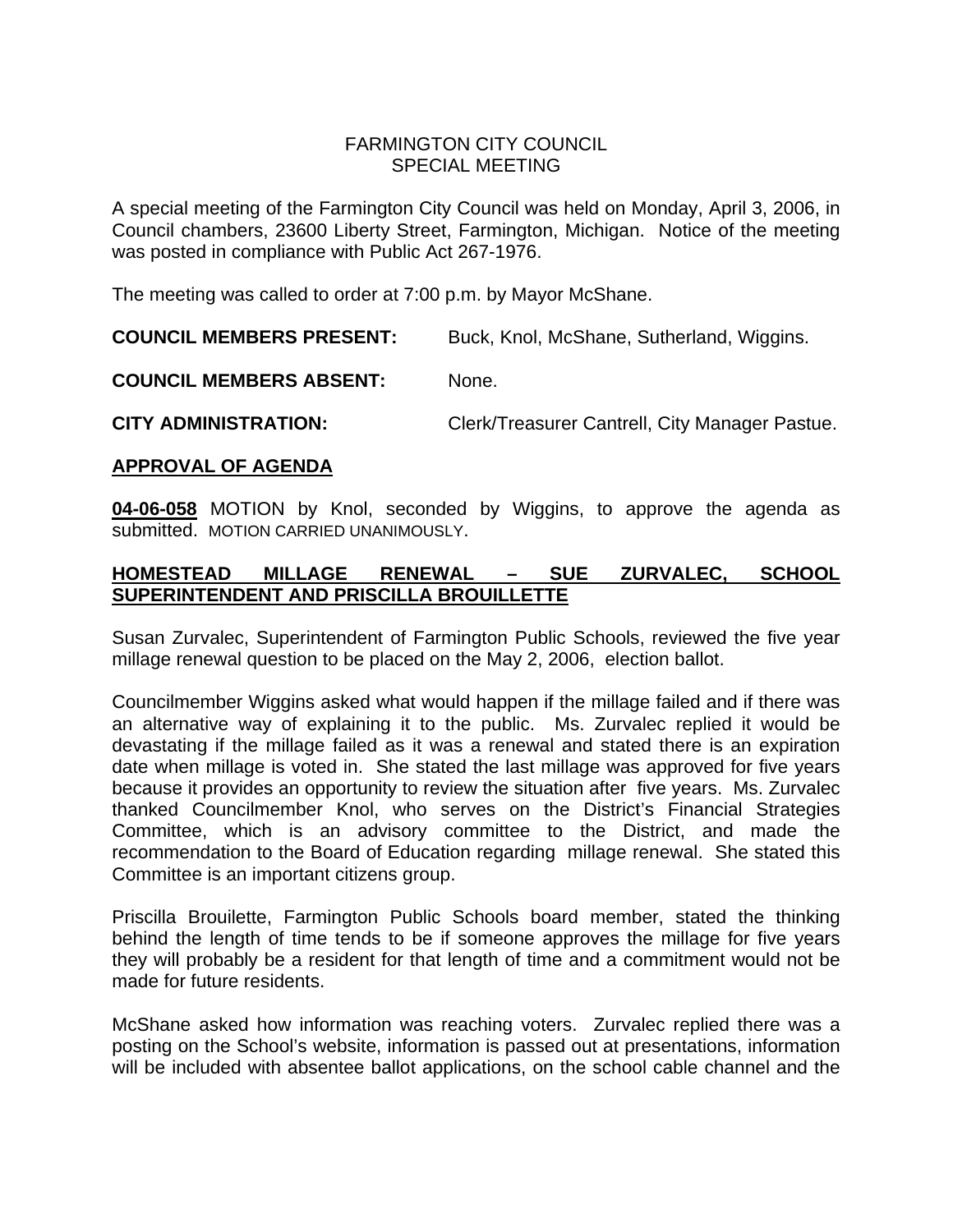Gazette and Observer newspapers. She stated it would be expensive to send a mass mailing.

McShane noted that the amount the State will provide as an increase will only cover the rise in pension and health care costs for the coming year and asked how this will be explained to the voters. Ms. Zurvalec stated it is very hard to explain current school funding due to Proposal A. Brouillette commented that the State of Michigan assumes the School District has the authorization for millage and if the millage does not pass the State will not make up for the lost funding.

Councilmember Sutherland asked regarding the outcome of the last millage ballot proposal. Brouilette replied it passed by a 2/3 majority vote. Sutherland questioned the population changes in the last five years and the effect on the Schools. Brouillette stated there is a bigger pool of voters. She confirmed the renewal would not be an increase.

Councilmember Buck asked if the pension increase costs are an unfunded mandate from the State. Ms. Zurvalec replied there is legislation pending that would change the retirement system for school employees but it can only be changed by State action. She stated they support cost containment measures currently being considered to change the pension system for new employees resulting in lower costs.

Buck asked what the trend is in student population. Zurvalec stated the Schools were holding their own. Buck voiced concerns regarding the increase on the non-homestead millage and how that impacts businesses. He was concerned it sent an unfriendly message to business, but was pleased that a decrease in debt millage helps to obviate it. Buck would like to schedule a meeting to establish a dialogue with the schools with the goal of making the City business friendly. Zurvalec stated the Schools want to support the business community.

McShane stated there needs to be a partnership with the schools regarding legislation, working with the unions, to help the economy of Michigan.

## **BUSINESS ITEMS**

## **INTRODUCE ORDINANCE #C-715-2006, PURCHASING**

City Manager Pastue discussed the amendment to the City Charter dealing with purchasing. Pastue recommended that City Council establish a sealed bid minimum amount of \$10,000. Ordinance #C-715-2006 establishes the procedures for purchases less than \$10,000 and procedures for purchases and contracts exceeding \$10,000. Pastue reviewed Section 12.1 of the Charter which allows the waiver of formal sealed bids, including that a unanimous resolution is required of City Council members present at the meeting, on the written recommendation of the City Manager, determining no advantage would result from competitive bidding. He discussed the second item that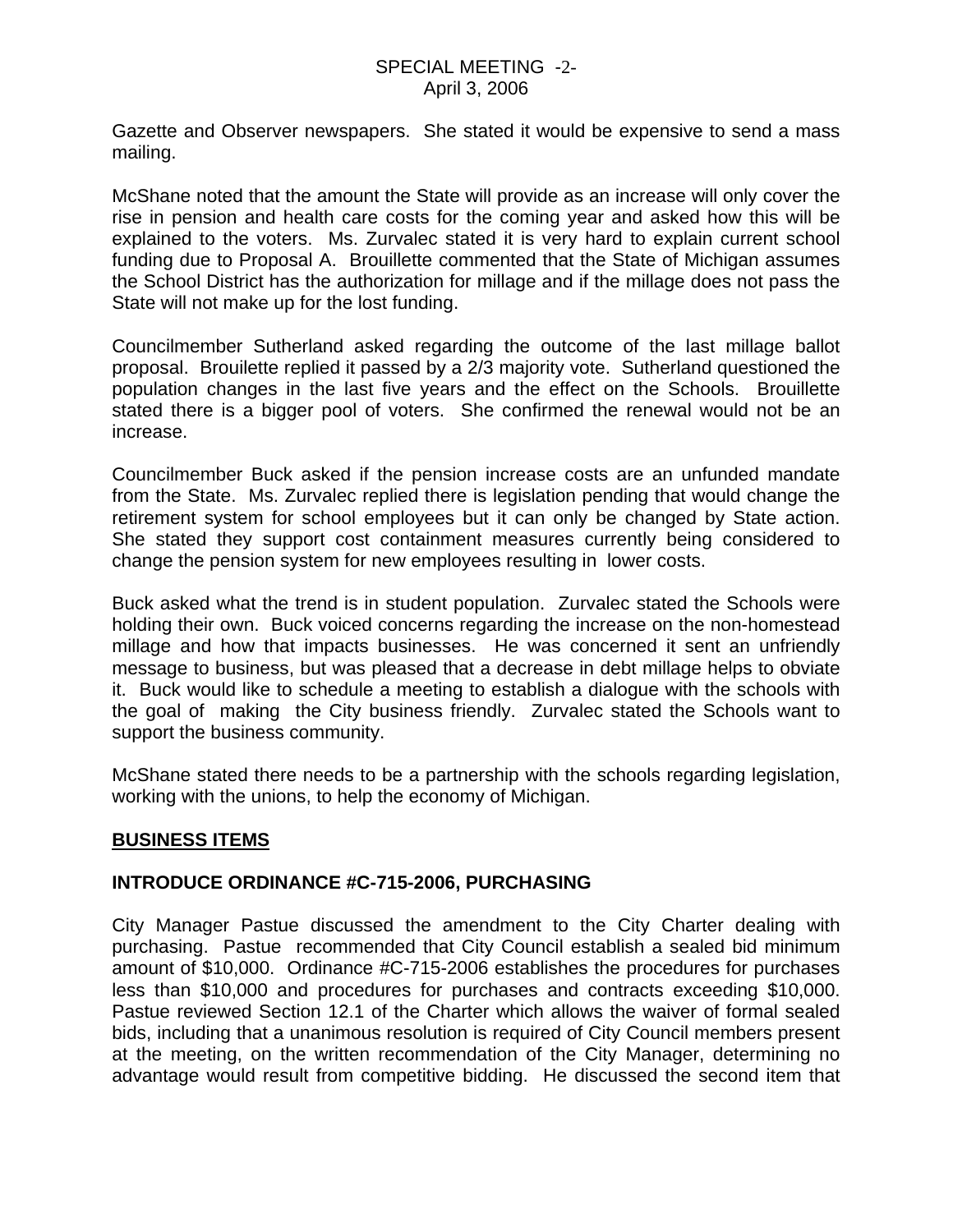### SPECIAL MEETING -3- April 3, 2006

deals with professional services. Pastue noted a change on page 2, paragraph 4,  $4<sup>th</sup>$ line down, the word "except" should be changed to "accept."

**04-06-059** MOTION by Buck, seconded by Sutherland, to introduce Ordinance #C-715- 2006 to amend Chapter 2 – Administration, Article 6 – Finance, Division 2 – Purchasing and Division 3 – Contracts and Sale of City Owned Assets in order to amend the requirements relating to purchasing to comply with voted amendments to the City charter. [SEE ATTACHED ORDINANCE]. MOTION CARRIED UNANIMOUSLY.

# **CONSIDERATION TO AMEND WATER AND SEWER FUND BUDGET TO COMPLETE CHATHAM HILLS FOOTING DISCONNECT PROJECT**

Pastue stated an additional \$180,000 was needed to complete the Chatham Hills Footing Disconnect Project. He noted if the work was not completed in compliance with the consent order with the Michigan Department of Environmental Quality (MDEQ), and if a sanitary sewer overflow occurred, the City would incur the expense. Wiggins asked if there were homeowners who will not comply with the disconnect program. Pastue replied there is one and there are three who the City has been unable to contact.

**RESOLUTION 04-06-060** Motion by Sutherland, seconded by Wiggins, to appropriate an additional \$180,000 in the Water and Sewer Fund to complete the Chatham Hills Footing Disconnect Project.

## **ROLL CALL**

Ayes: Knol, McShane, Sutherland, Wiggins, Buck. Nays: None. Absent: None. MOTION CARRIED UNANIMOUSLY.

## **CONSIDERATION TO WAIVE BIDS FOR SEWER REPAIRS**

Pastue reviewed the collapsed sewer main to be replaced in the Grand River right-ofway between School Street and the entrance to the River Glen condos. He stated the City would like to fulfill the work on a time and materials basis before the Michigan Department of Transportation begins construction on Grand River. McShane asked when the work would begin and how long it would take. Pastue replied the project would begin within a few weeks and it would take two weeks. Wiggins asked if the bid process would take it out of that time frame. Pastue stated it would slow the process.

**RESOLUTION 04-06-061** Motion by Knol, seconded by Sutherland, to waive the bid process for sewer main repairs in the Grand River right-of-way between School Street and the entrance to the River Glen condos, and to authorize City Administration to issue a purchase order for the work to be done by SBG Detroit, Inc. on a time and materials basis.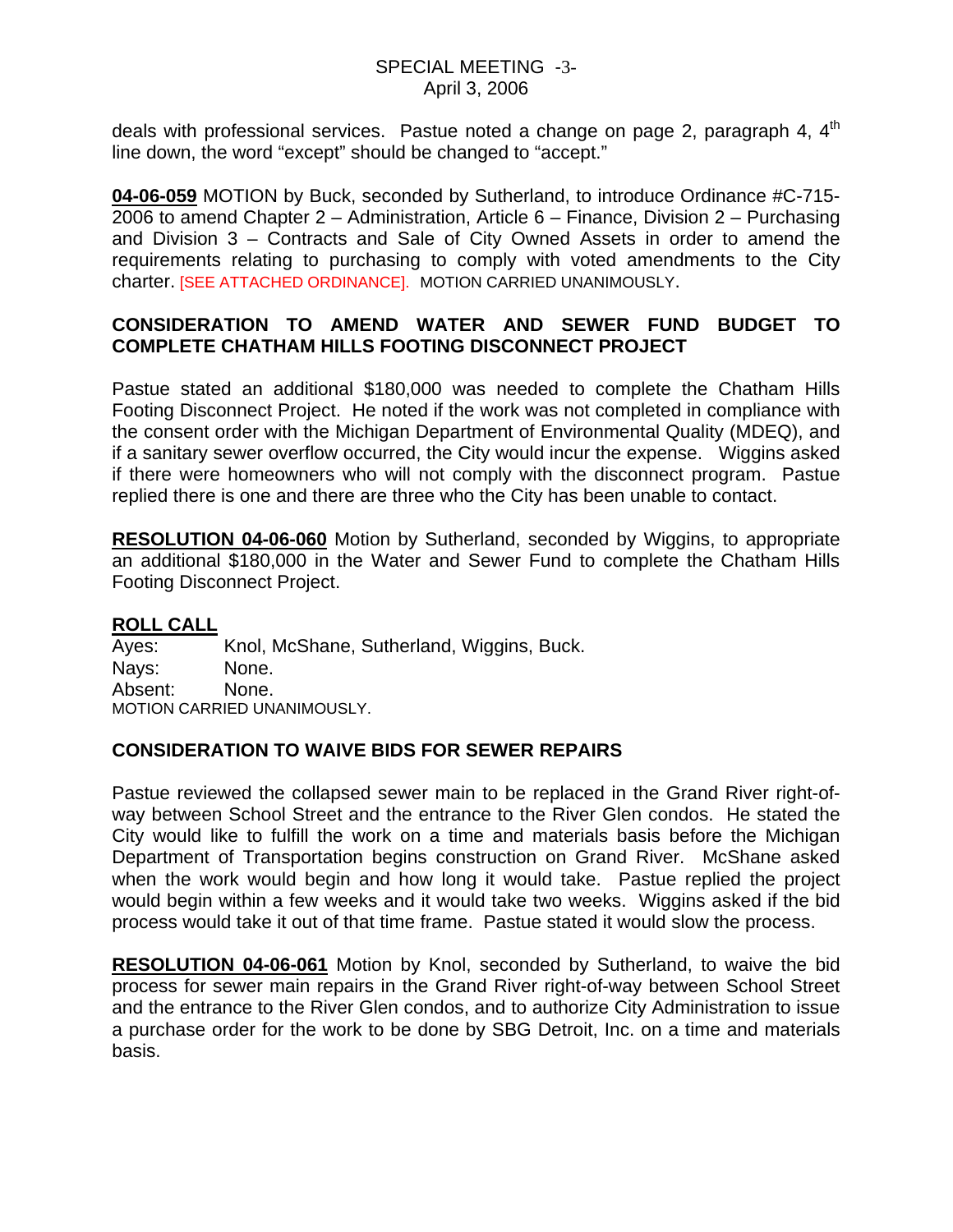### SPECIAL MEETING -4- April 3, 2006

### **ROLL CALL**

Ayes: McShane, Sutherland, Wiggins, Buck, Knol. Nays: None. Absent: None. MOTION CARRIED UNANIMOUSLY.

#### **BOARD AND COMMITTEE INTERVIEWS**

## **TRAFFIC AND SAFETY BOARD**

Pastue stated applications from Jeff McGowan, Richard Tengler and Mark Peters had been received to fill the vacancy on the Traffic and Safety Board. He noted Mark Peters was unable to attend the meeting and an interview would be scheduled prior to the April  $17<sup>th</sup>$  meeting. Appointments will be on the April  $17<sup>th</sup>$  agenda. Wiggins asked if Boards and Commission interviews were under the Open Meetings Act receiving confirmation that when a quorum of Council is present, it does.

Council interviewed Richard Tengler and Jeff McGowan for positions on the Traffic and Safety Board.

## **BOARD OF ZONING APPEALS**

Pastue noted Kristen Kuiken was interviewing for an alternate position on the Board of Zoning Appeals. He stated the alternate position is important since three affirmative votes are required on this Board. Pastue stated the appointment will be on the April 17<sup>th</sup> agenda.

Council interviewed Kristen Kuiken for a position on the Board of Zoning Appeals.

# **FOLLOW-UP FROM MARCH 28, 2006 JOINT MEETING WITH FARMINGTON HILLS CITY COUNCIL AND SCHOOL BOARD**

Pastue listed four items to be discussed: Legislative Committee, Redevelopment Committee, Youth Council Funding and the Splash Park.

McShane stated she felt Farmington Hills needs more examination of the splash park project before further involvement by the City. Knol commented a splash park in Shiawassee Park would bring more people into the City, but voiced concern that it would be in what is now a natural area. She suggested greenery be placed around the area and to locate the splash project on the east end of the Park that is currently open space. It was discussed that the current shelter could be relocated near the tennis courts. McShane felt it is premature to talk about the splash park since the Farmington Hills Council is split on a location. Buck commented he is interested in studying the situation before saying "no", but stated more dialogue was needed.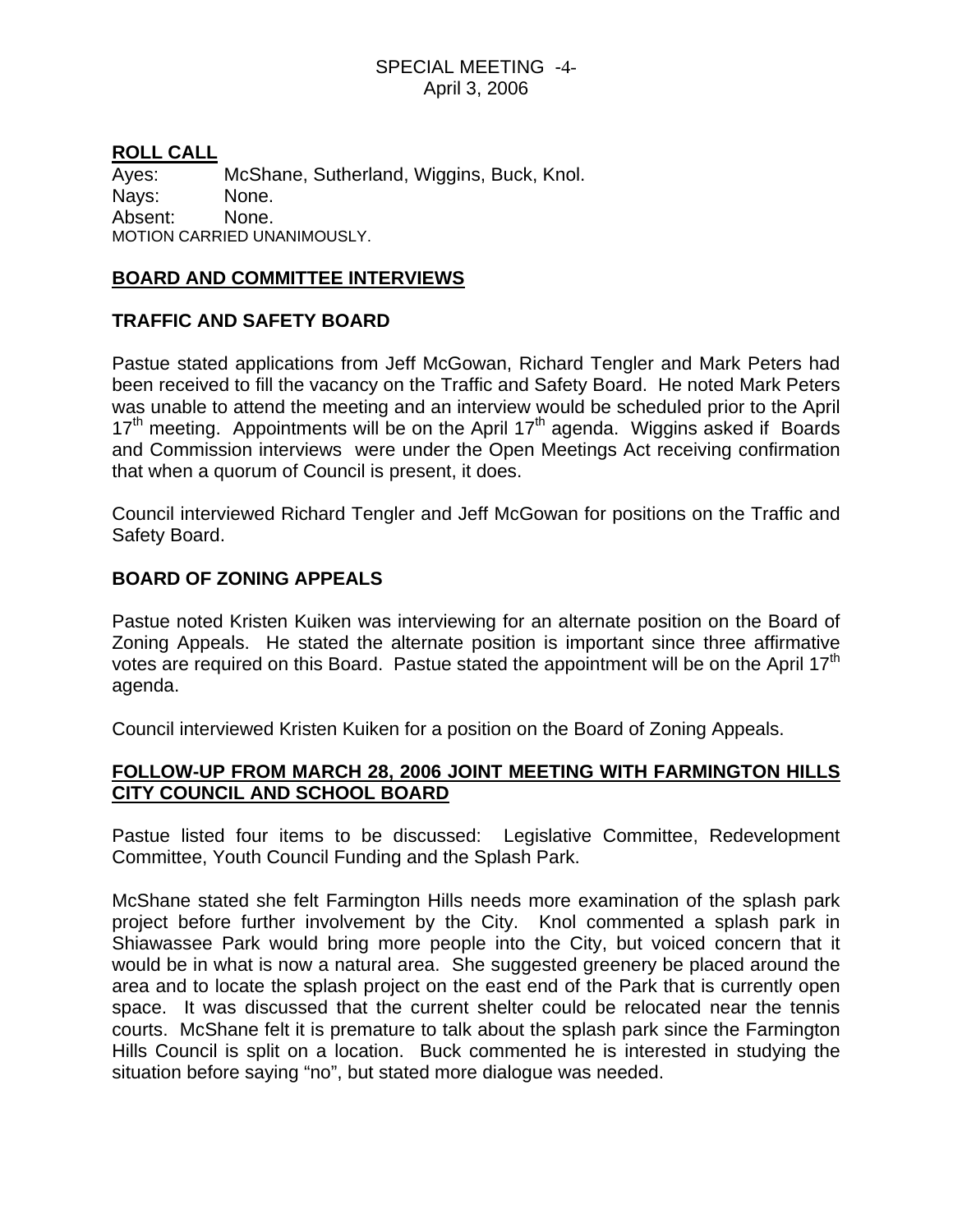Wiggins stated he felt the park had to be in a central location between Farmington and Farmington Hills, noting Heritage and Shiawassee Parks are in a central location. He commented that the area available in Shiawassee Park was the portion directly north of Grand River and noted additional parking would be needed. He stated the splash park along with the switchback would create a nice flow to the park, but voiced concern regarding changing the present natural areas of Shiawassee Park.

Sutherland discussed the additional development of Shiawassee Park and stated she had not reached a final conclusion.

McShane asked if there were plans for a volleyball or basketball court in the Recreation Plan for Shiawassee Park. Pastue replied there was not. McShane requested Council review the Recreation Master Plan. Pastue stated he would submit a summary and will provide a copy of the Master Plan to the new Councilmembers. Knol suggested advising Farmington Hills that Council was interested in discussing different locations for a splash park. Pastue stated he will draft a letter to Farmington Hills requesting a meeting to discuss Shiawassee Park as a possible site for the project. Council concurred.

McShane stated the Redevelopment, Legislative and the After School Program Committees could start to initiate change in the City and in Farmington Hills. She felt action needs to be taken on After School Program funding.

Wiggins concurred that funding for the After School Program needs to be secured.

McShane stated her understanding that Farmingtion Hills had requested that a staff person and an elected person serve on each committee. Pastue and Wiggins volunteered to serve on the committee to secure funding for the After School Program.

Knol asked how fees were figured for the After School Program and asked about the difference in fees from elementary to middle school. Discussion followed regarding the fee structure for the After School Program. Pastue replied that fees could be part of the funding discussion.

Knol stated she felt it could be a conflict of interest if she were a member of the Legislative Committee, but stated she could attend in order to bring back information to the Council. McShane requested Administration draft a letter informing the City of Farmington Hills and the Farmington School Board regarding members of Council willing to serve on the proposed committees.

McShane stated the Redevelopment Committee could provide networking between the schools and the cities. Pastue stated Farmington Hills is interested in the City being a partner along the Grand River and Eight Mile Corridor. Sutherland stated both cities need to work together. Buck and Knol volunteered to serve on the Redevelopment Committee. Discussion followed regarding the composition of a Redevelopment Committee and committee appointments. Knol stated she will attend, but does not need to be a member. Pastue will advise Farmington Hills and report back to Council.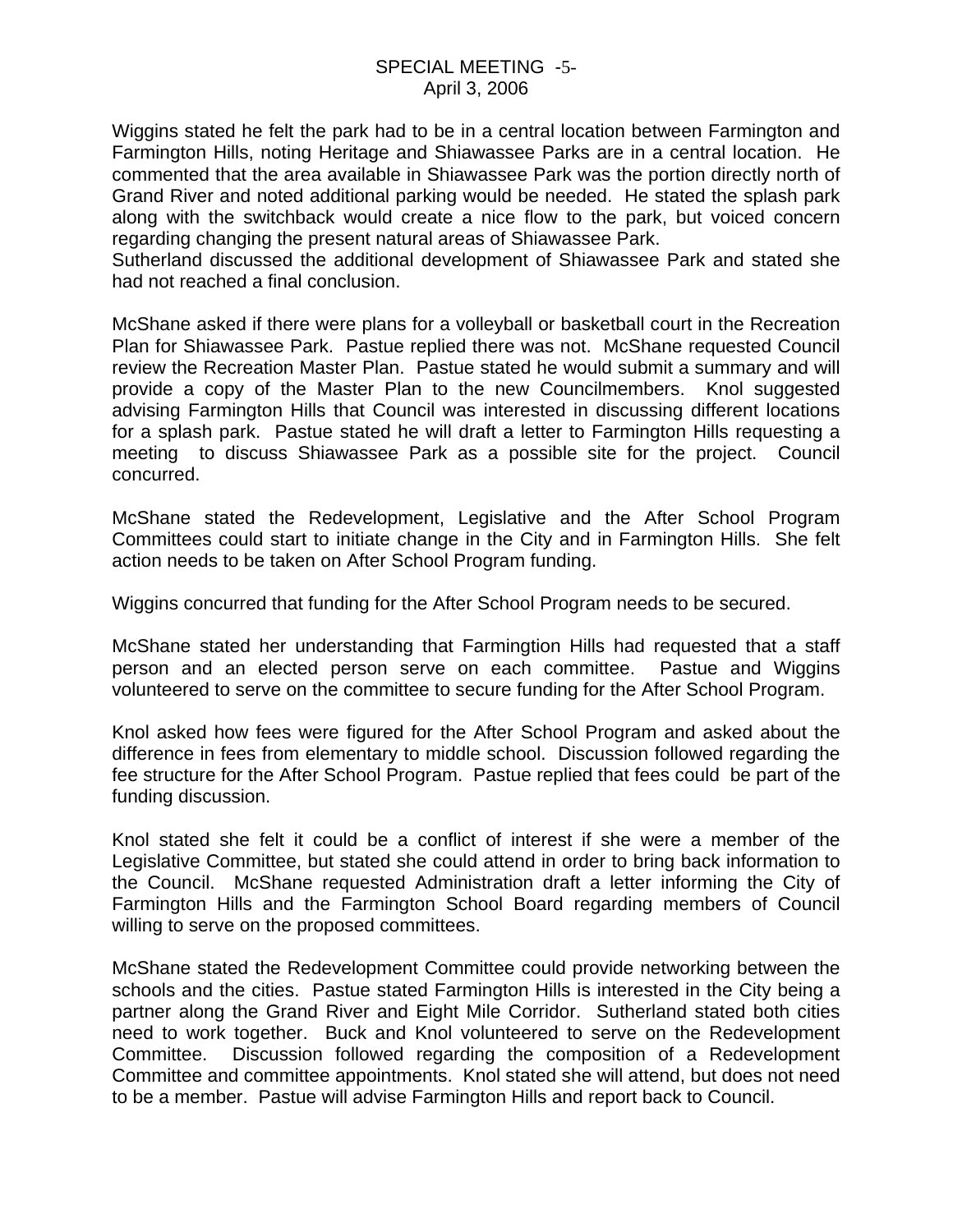#### SPECIAL MEETING -6- April 3, 2006

McShane stated there was also a proposal for a Champion Tree Program. She voiced concern regarding staffing for such a program. She noted there were two people interested in reviving the Beautification Awards Program. Sutherland commented she would like to see how the Champion Tree Program progresses before we make a commitment. Discussion followed regarding the operation and funding of such a program.

Knol stated the Training Center would be an issue for discussed by the Redevelopment Committee.

## **COUNCIL MEETING DATES FOR JULY AND AUGUST**

Pastue recommended canceling the first meeting in July and August instead of the second meeting. Knol wanted to keep the two meetings in August. McShane replied the meetings in July and August had been previously cancelled due to vacations. Discussion followed regarding meeting scheduling.

McShane advised canceling the first meetings in July and August and keep the second meetings as scheduled. Council concurred.

#### **PUBLIC COMMENT**

Nancy Leonard, a Farmington resident, noted Councilmember Sutherland's active participation in the meeting. She commented on the participation of Mr. Tangler on the Historic Study Committee.

Hank Borgman, Farmington resident, stated they received notice of the Grand River construction and suggested that levels of sand be placed where bump-outs are planned to get an idea of how bump-outs would work. He noted issues with the planned switchback at the Park and stated that controlling spending would create a stable community.

Betty Borgman stated she has received feedback regarding parking downtown. She noted there have been complaints regarding the difficulty in finding parking and voiced concern with the inability to walk through the parking lot. She also voiced concern with the Grand River project.

Pastue responded that modifications were pending in the parking lot and a walkway through the parking lot was planned. Pastue stated most of the Grand River repaving will be done in the evening.

Mrs. Borgman noted she has heard many discussions with residents regarding issues related to the City.

McShane and Knol both noted anticipated improvement in the perception of the parking lot changes since the bad weather is over and the market will open.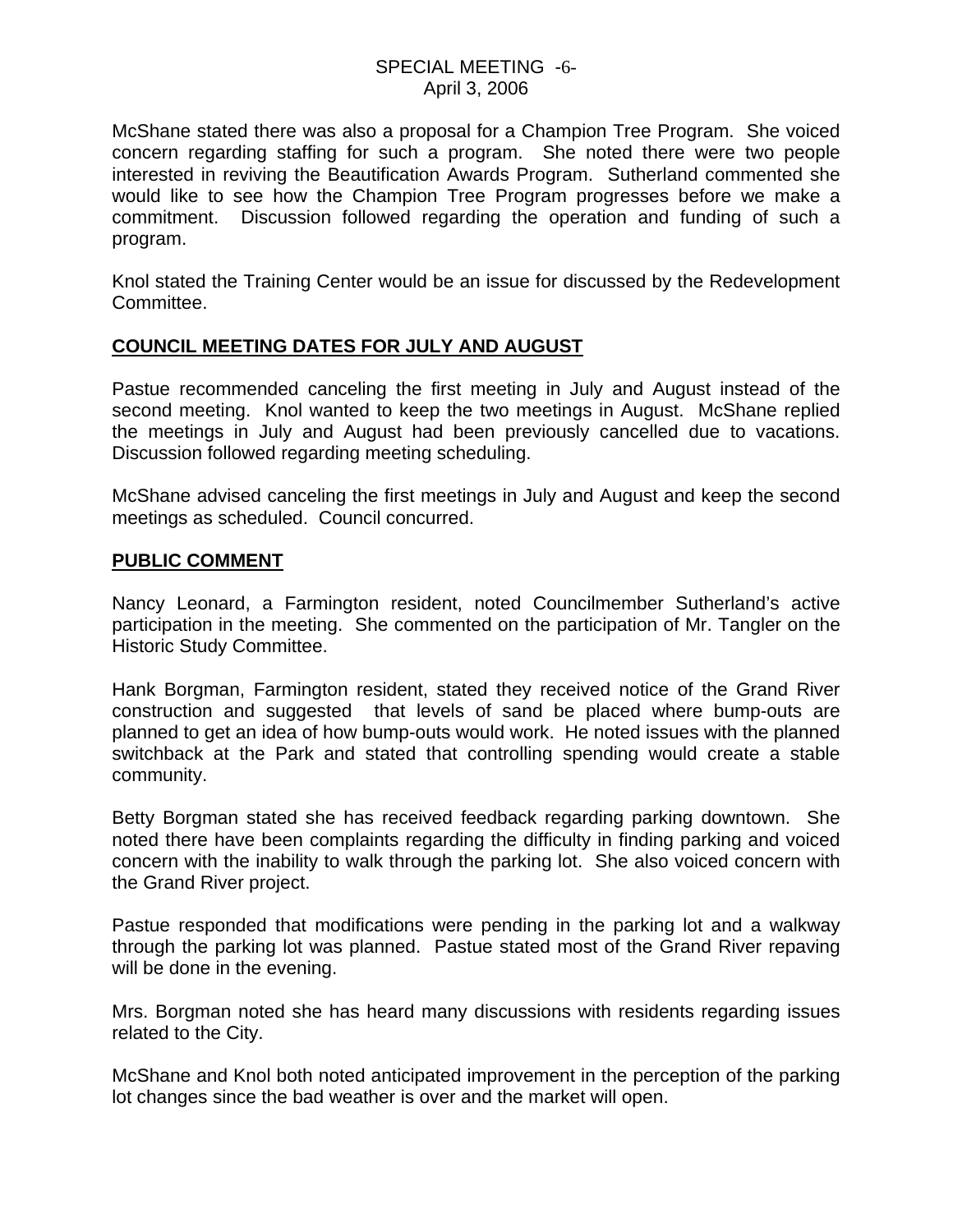Pastue informed Mrs. Borgman he would be available to discuss the concerns of residential groups. He further stated parking is partly a perception issue and the shopping area had been a dated center.

Ted Huff, 36671 Grand River, voiced concerns regarding plans for the water park due to low attendance at other recreational facilities and advised Council to proceed slowly.

Annabelle Gabel, a Farmington resident, noted the previous Farmers Market was moved due to repaving. She asked if there was any information regarding the social club on Grand River. Knol stated the club is in operation during the evening hours.

Dick Carvell, Warner Mansion volunteer, reminded Council of the bust unveiling at the Warner Mansion on May 11<sup>th</sup> from  $7:00 - 9:00$  p.m.

#### **COUNCIL COMMENT**

McShane noted she had a conversation with Mary Brown, 32009 Valleyview, regarding a piece of property in the neighborhood that is for sale. McShane informed Ms. Brown Council was addressing the issue. Ms. Brown requested Council review ordinances regarding blight and improve the time factors for when blight is recognized, the date inspected, sited and followed up on. Pastue noted changes regarding an ordinance pertaining to high grass and stated Administration will look at building structures and try to expedite follow-up on code violations. Discussion followed regarding hazards related to the property in question.

McShane stated Bill Lindblad, Chairman of the Historical Commission, was placing a discussion of the proposed means of managing and overseeing the Warner Mansion on the upcoming Historical Commission agenda. She noted they wanted input regarding managing and overseeing, as a Commission, and will report back in May.

McShane suggested a meeting with the educational section of the Lansing Historic Ordinance Committee in order for Council to hear how the ordinance would affect the City. Pastue will try to schedule a session for the first meeting in May.

McShane commented on the need to prepare for the parade in July. Discussion followed regarding plans for the parade. Council concurred that a truck would be used for the Memorial Day Parade. Wiggins asked the status of Grand River on Memorial Day with Pastue replying that it will be open.

Wiggins stated he was glad to see the return of the Classic Car Show and felt placement in the Village Commons was a good location since the sponsor was located in the Commons Plaza.

Wiggins stated the 11<sup>th</sup> Annual Cleanup Campaign for the Eight Mile Boulevard Association is being held on Saturday, April  $22^{nd}$ . He noted they will be working in conjunction with the Global Youth Services Day to clean up Eight Mile and that Waste